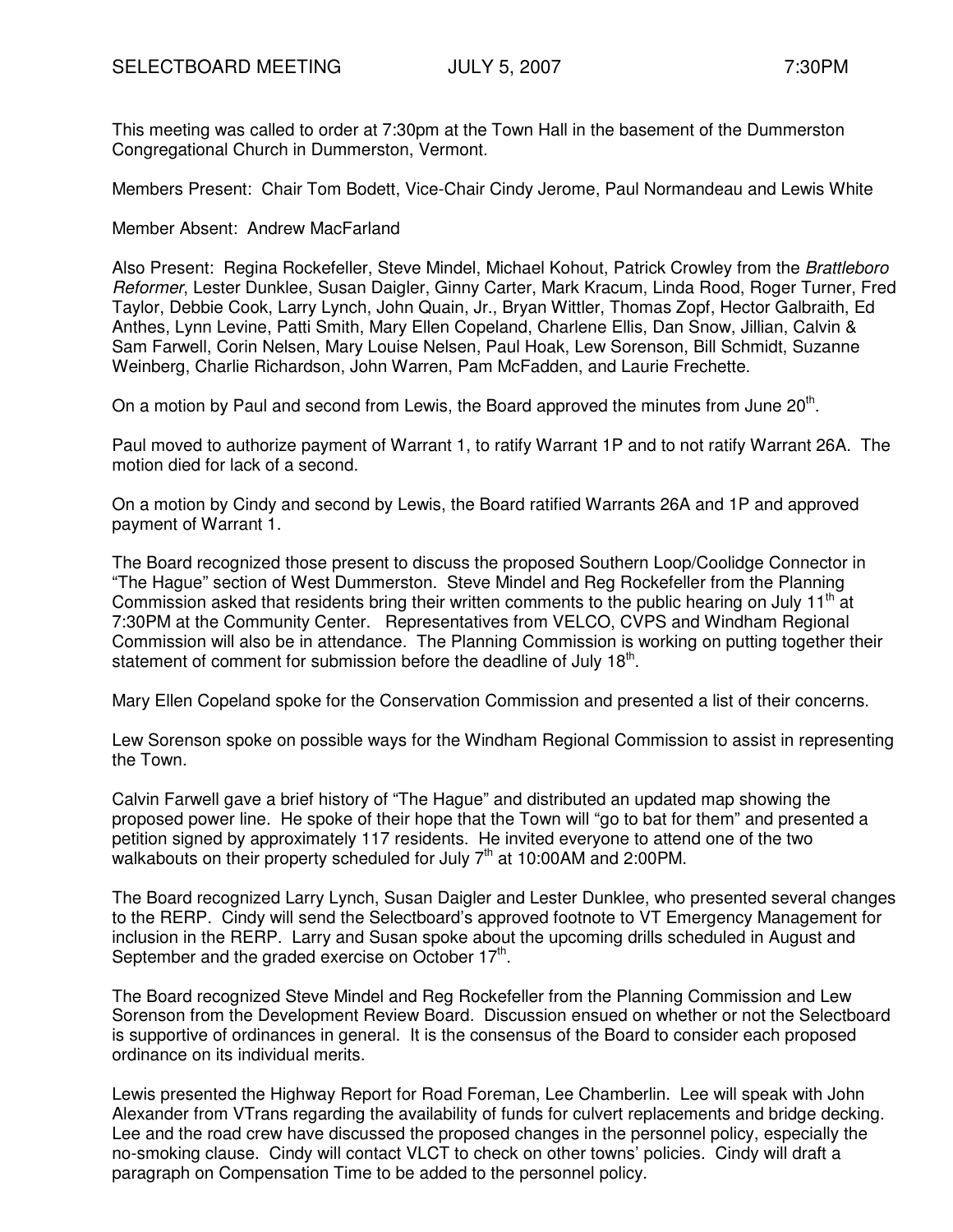Lee is unable to attend the upcoming bio-diesel meeting at the Marlboro Fire Station on August  $13<sup>th</sup>$ and would like a Selectboard member to attend in his absence.

The possibility of storing sand for the winter on the west side of town is being considered.

The Board discussed the option of putting the roadside mowing out to bid for this summer.

On a motion from Paul and second by Lewis, the Board approved an hourly pay raise for Ernie Wood from \$11.94 to \$12.50.

The Board reviewed a proposal from Alarms Unlimited for the monitoring of the alarm systems at the Town Office and Highway Department. Pam will ask Lee to get more information and report back to the Board.

The Board reviewed a proposal from VT Agency of Natural Resources to amend General Permit #3- 9020 (2006). Laurie was asked to get further information on this permit and report back to the Board.

There was no update on the Covered Bridge plaque.

Lewis updated the Board on the status of the generator at the Town Office. No progress has been made with Dompier Electric; the generator is out-of-service at this time. Pam will find the contact information for the customer service department of Generac and give it to Tom for further action.

Discussion on revisions to the Personnel Policies was tabled until a future meeting when Andrew will be present.

On a motion by Lewis and second from Tom, the Board approved a \$435 request from the Miller Fund for a Dummerston youth to attend a softball camp at Stoneleigh-Burnham School.

On a motion from Cindy and second by Paul, the Board signed the Dog Warrant.

On a motion from Cindy and second by Paul, the Board set the 2007 Municipal Tax Rate at 0.1832 and the Local Agreement at 0.00400.

The Board rescheduled their Goals Work Session to July 25<sup>th</sup> at 7:00PM.

There being no further business to come before the Board, the meeting was adjourned at 10:35PM and immediately reconvened as the Liquor Commission.

The Commission reviewed an application for a wedding at the Scott Farm on July  $27<sup>th</sup>$  from 3:00PM till midnight. Cindy moved to approve the application as presented. The motion died for lack of a second.

On a motion from Lewis and second by Paul, the Commission voted 3-1 to approve the application with the ending time amended to 11:00PM.

There being no further business to come before the Liquor Commission, the meeting was adjourned at 10:38PM.